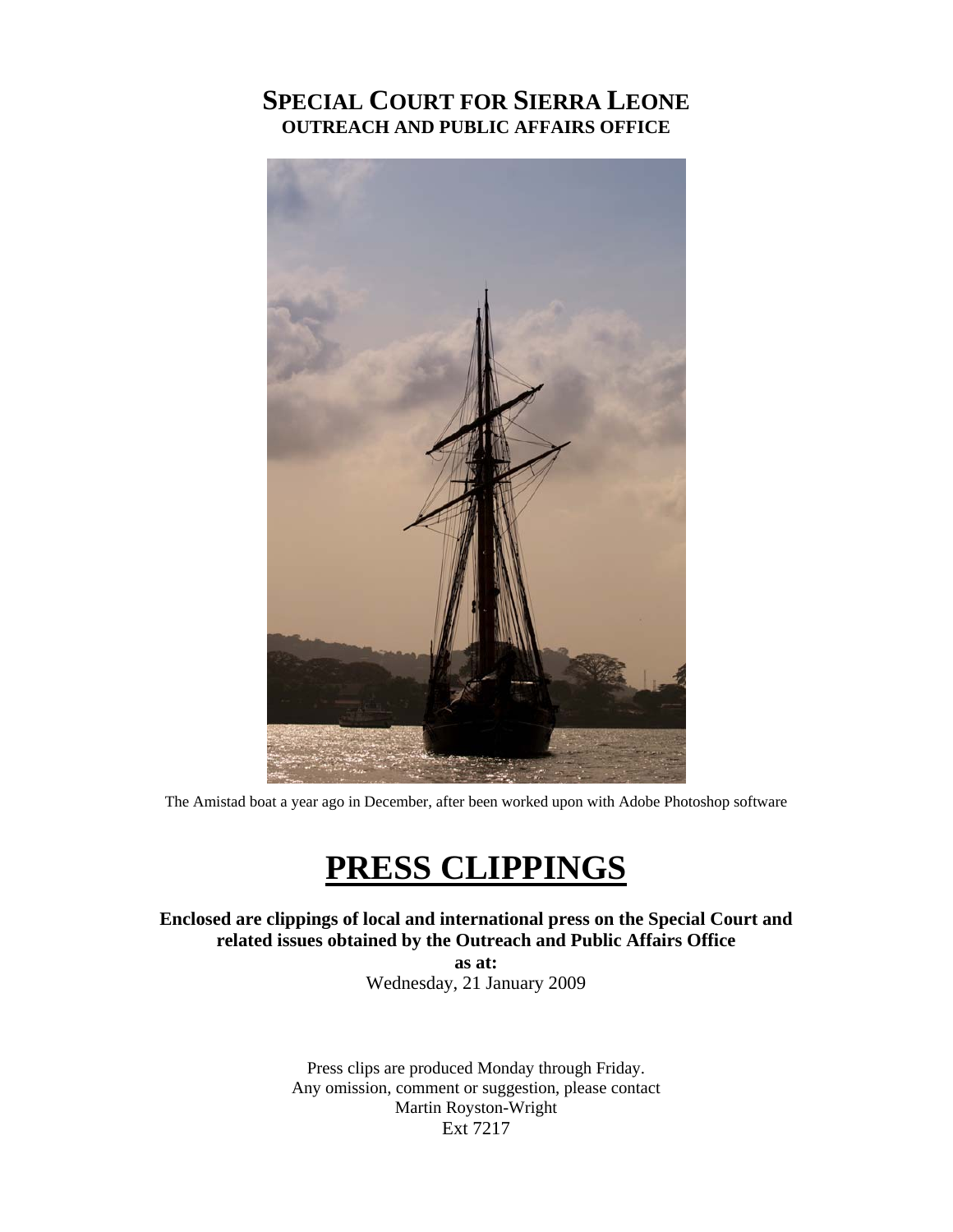| <b>Local News</b>                                                                            |             |
|----------------------------------------------------------------------------------------------|-------------|
| Taylor Defence Team Says He Had No Vendetta against/ Independent Observer                    | Page 3      |
| <b>International News</b>                                                                    |             |
| Witness Tariq Malik Concludes His Testimony / Charlestaylortrial.org                         | Pages 4-5   |
| UNMIL Public Information Office Complete Media Summaries / UNMIL                             | Pages 6-7   |
| Lofa Rep Frowns at TRC Report / Star Radio                                                   | Page 8      |
| Rwandan Minister Incited Genocide / BBC Online                                               | Page 9      |
| Creation of a Specific Code of Procedure for International Criminal Courts / $Ka\text{-}set$ | Pages 10-12 |
| 'Smart Power' and the Rule of Law / The Jurist                                               | Pages 13-14 |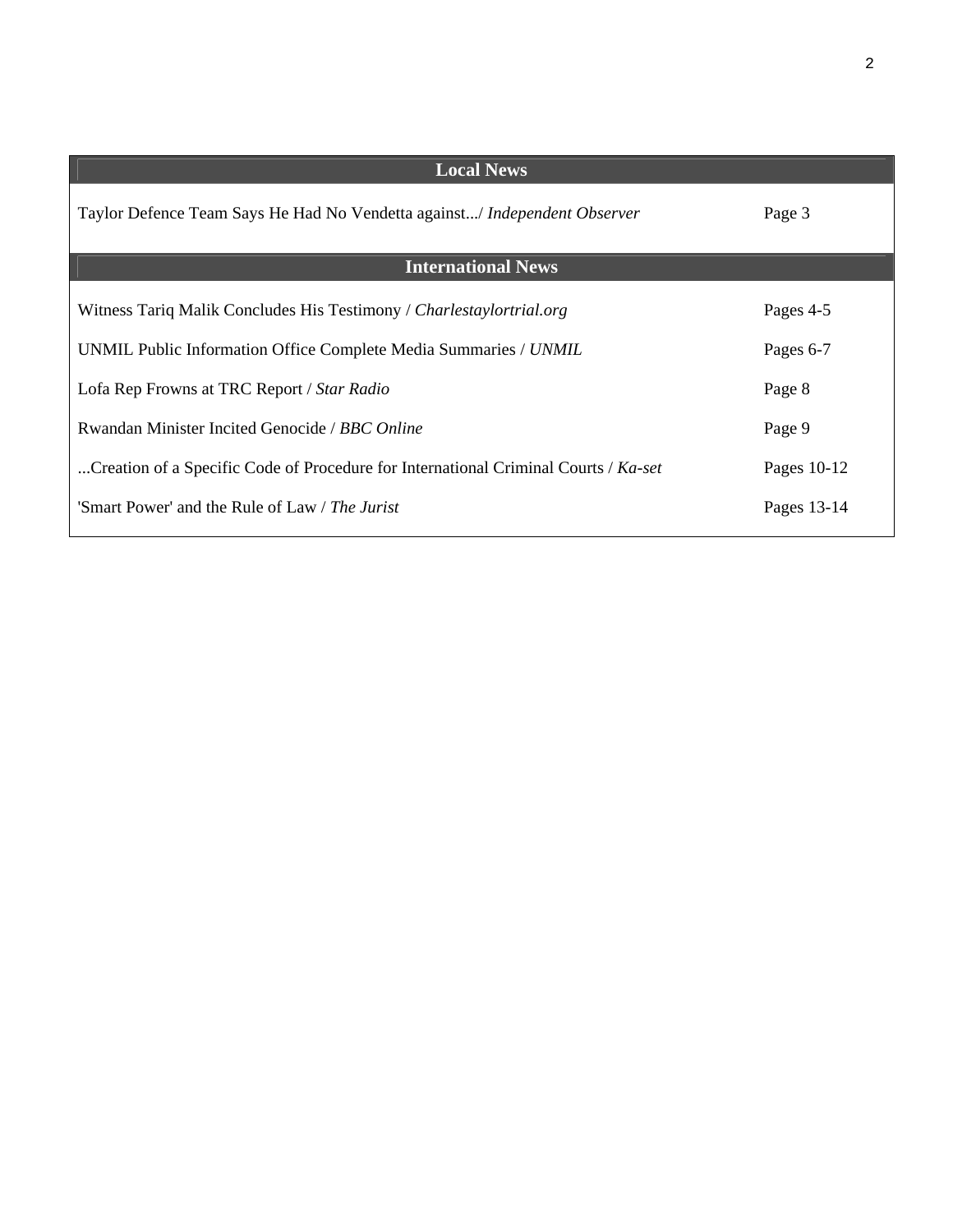# Independent Observer

Wednesday, 21 January 2009

# Taylor Defence Team says He Had<br>No Vendetta Against Madingoes

Written by Mariama Khai **Fornah in the Haque** 

The Court resumed Monday morning in The Hague with the new Presiding Judge, Richard Lussick. After the formal opening of the Court, the Liberian journalist Hassan Bility, who has been on the witness stand for one week, ended his cross examination. The Defense team of Charles Taylor said their client had no personal vendetta for the Madingos in Liberia. Defence lawyer Courtenay Griffiths said Mr Taylor demonstrated his love for the Mandingos by sponsoring Muslim pilgrims to Saudi Arabia.

FORNAH: Lead Defense Lawyer, Courtenay Griffiths has told the Judges that Charles Taylor had no bitterness against the Mandingo ethnic group in Liberia. He said Mr. Bility was not arrested because of his ethnicity as a Mandingo.

Mr. Griffiths made reference to Mr. Taylor's marriage to a Mandingo woman as an evidence of the former Liberian president's love for the Mandingos.

Lead counsel said his client Mr. Taylor also employed members of the Mandingo ethnic group into his government

BILITY: It is my position that President Charles Taylor and his government also viewed Mandingos and Krahns with some high level of suspicion.

GRIFFITHS: So your position is he was anti-Mandingo?

BILITY: I believe he was very suspicious of Mandingos. GRIFFITHS: Is it not also right that there were many Mandingos in his government?

BILITY: There were Mandingos in his government. GRIFFITHS: One of them being your uncle, Musa Sesay.

BILITY: Yes sir, counsel.

GRIFFITHS: And also, is it not right that Mr. Taylor a traditional wife who was a Mandingo by the name of [Fatimata]?

BILITY: I'm not sure if there was an official wedding, but he did have a female associate with him referred to as his wife and called Mrs. [Hadjia Fatimata] Taylor. GRIFFITHS: And was she a Mandingo?

BILITY: Yes sir.

GRIFFITHS: Is it not also right that Mr. Taylor annually sponsored up to 200 Muslims to attend the Hajj to Mecca?

### **BILITY: Yes**

GRIFFITHS: And for the most part, those that benefited from that government largesse were Mandingos, weren't they?

BILITY: Yes sir.

FORNAH: Mr. Bility concluded his testimony by saying Mr. Taylor's pronouncement about press freedom in Liberia was completely different from actions taken against journalists who were critical of the government. However the Prosecutor, Stephen Rapp, has taken on the next witness who is the Chief of Evidence and Archive at the Special Court for Sierra Leone.

Mr. Tariq Malik, a Pakistani national, has been answering questions about evidence gathered from the home of former RUF leader Foday Sankoh in Freetown. The document shows a series of information ranging from communication to transportation of arms and ammunition. Mr. Malik identified in court the documents that showed different communication evidence exchanged between the rank and files of the RUF, AFRC. The Prosecution witness Malik also identified docu-

mentary evidence that existed between the former RUF Foday Sankoh, Mr. Charles Taylor and AFRC Chairman Johnny Paul Koroma in 1997.

Mr. Malik, the Evidence and Archive Chief of the Special Court for Sierra Leone, testified to some eleven sets of documents seized from Charles Taylor's White Flower The witness said the documents where found during a search on March 5, 2004 by Liberian officials on the request of the Prosecutor of the Special Court. The Prosecutor, Stephen Rapp, asked the witness to identify the documents seized from Mr. Taylor's residence in Monrovia.

MALIK: One called "Documents relating to civil war in Liberia. Another would be Charles Taylor's external activities

RAPP: Witness, talking about these that relate to the civil war in Liberia, what did these documents look.. MALIK: First one, it says Salute Report from General Warning, I think dated 1994. It's addressed to Charles Taylor. Second documents is ATU - that is Anti-Terrorist Unit report called Deployment. It is addressed to Charles Taylor Junior as commander, I believe. The third report, third document, it's a hand-written paper which appears to deal with immunity for actions or crimes committed during the civil war in Liberia from 1989 to August 2003.

FORNAH: At the same the Defense team told the court that Mr. Taylor would not attend the Court hearing on Friday, January 23. No reason was given, but lead Defense lawyer, Courtenay Griffiths said the former Liberian leader has given his consent for the trial to go ahead in his absence.

For the BBC World Service Trust, this is Mariama Khai Fornah reporting from The Haque.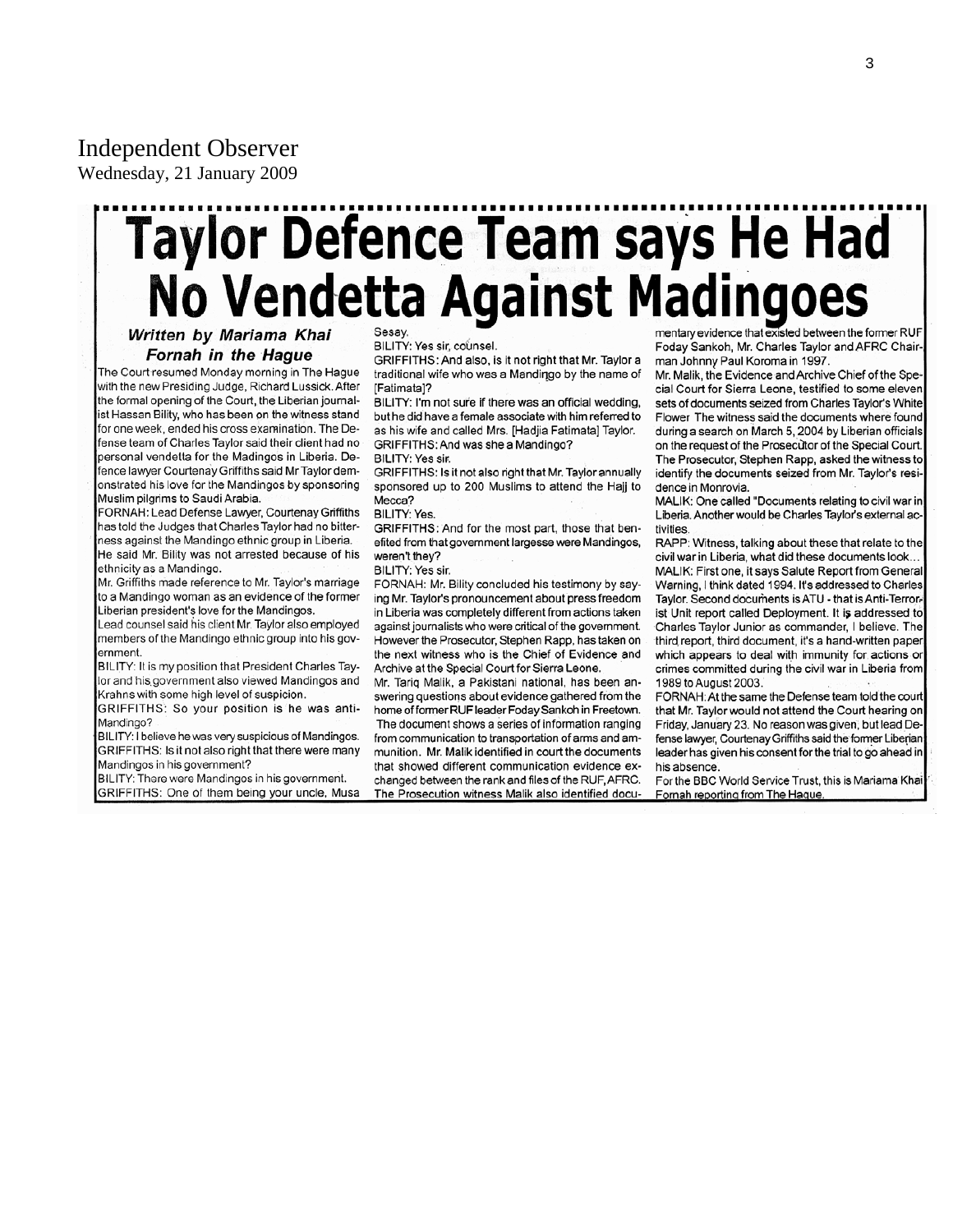# Charlestaylortrial.org

Tuesday 20 January 2009

### **Afternoon Session: Witness Tariq Malik Concludes His Testimony**

3:00pm: Court resumed and defence counsel Terry Munyard concluded the cross-examination of witness Tariq Maliq. Chief Prosecutor Steven Rapp re-examined the witness and Justice Julia Sebutinde also had a few questions for the witness.

### **Cross-Examination**

Defence counsel Terry Munyard continued the cross-examination of witness Tariq Maliq. Counsel sought to clarify certain issues relating to documents identified by the witness. Counsel asked the witness about documents retrieved from the Justice and Peace Commission in Liberia. Counsel asked the witness whether he has knowlege of the Justice and Peace Commission keeping copies of every newspaper published in Liberia and the witness said he cannot tell whether that was the case. When asked whether its possible that Ms. Ruth Mary Hackler could have obtained more newspapers from the Justice and Peace Commission than might not have been provided to him, the witness responded that he believed that to be the case. Counsel referenced the newspaper article about NPFL on the rampage against the Liberian Peace Council, another armed group and the witness agreed with counsel that there was no reference to Sierra Leone in the article. Counsel also referenced the a second newspaper article that reported an ambush of civilians fleeing from Bichanan, where 3 civilians were killed and several others abducted. The witness agreed with counsel that this was a result of a clash between NPFL and LPC and that there was no reference to the war in Sierra Leone. Counsel read another newspaper article about Armed Forces of Liberia (AFL) members captured in Sierra Leone. In the said article, the writer calls the AFRC the African Revolution Council. Counsel asked the witness whether he noted that the writer could not write well about the AFRC and the witness agreed with counsel. The article states that the AFL soldiers were fighting against the Kamajors in eastern Sierra Leone. When asked whether he knew that Liberian soldiers were fighting for the Sierra Leone army under General Bropleh in the 1990s, the witness said he did not know about that.

Counsel asked the witness whether he normally keeps originals of exhibits that are submitted to him as evidence. The witness responded that it would depend on the person submitting the evidence. He said that some witnesses prefer to just give photocopies to the OTP while keeping the original copies for themselves. He said that in an ideal situation, he normally tries to keep an original copy. Counsel asked the witness about the list of ATU soldiers that were reportedly killed as identified to by prosecution witness Jabati Jaward. Counsel asked the witness whether he could tell where the original source of the evidence was. The witness responded that the evidence was processed by the Evidence Unit but cannot say from the top of his head what the original source was. He said that it is quite possible that information might be in his data base. He said once he checks his data base, he will be happy to provide the information to the court. He explained that stringent rules are applied by the evidence unit to record the source of every evidence that they receive as well as the signature of the person receiving it. He said that some circumstances, however, require exception when the source of the information is impossible to obtain. He said this situation is not unique to the Special Court but applies to all other institutions. He therefore reiterated that there are some documents in his possession for which the source remains unknown. Counsel suggested to the witness that in situations like that, one might not rule out the possibility of forgery.

Counsel asked the witness about a photograph that was shown amd identified by a witness who previously testified with protective measures. The photograph depicted a hacked deadbody. The witness who testified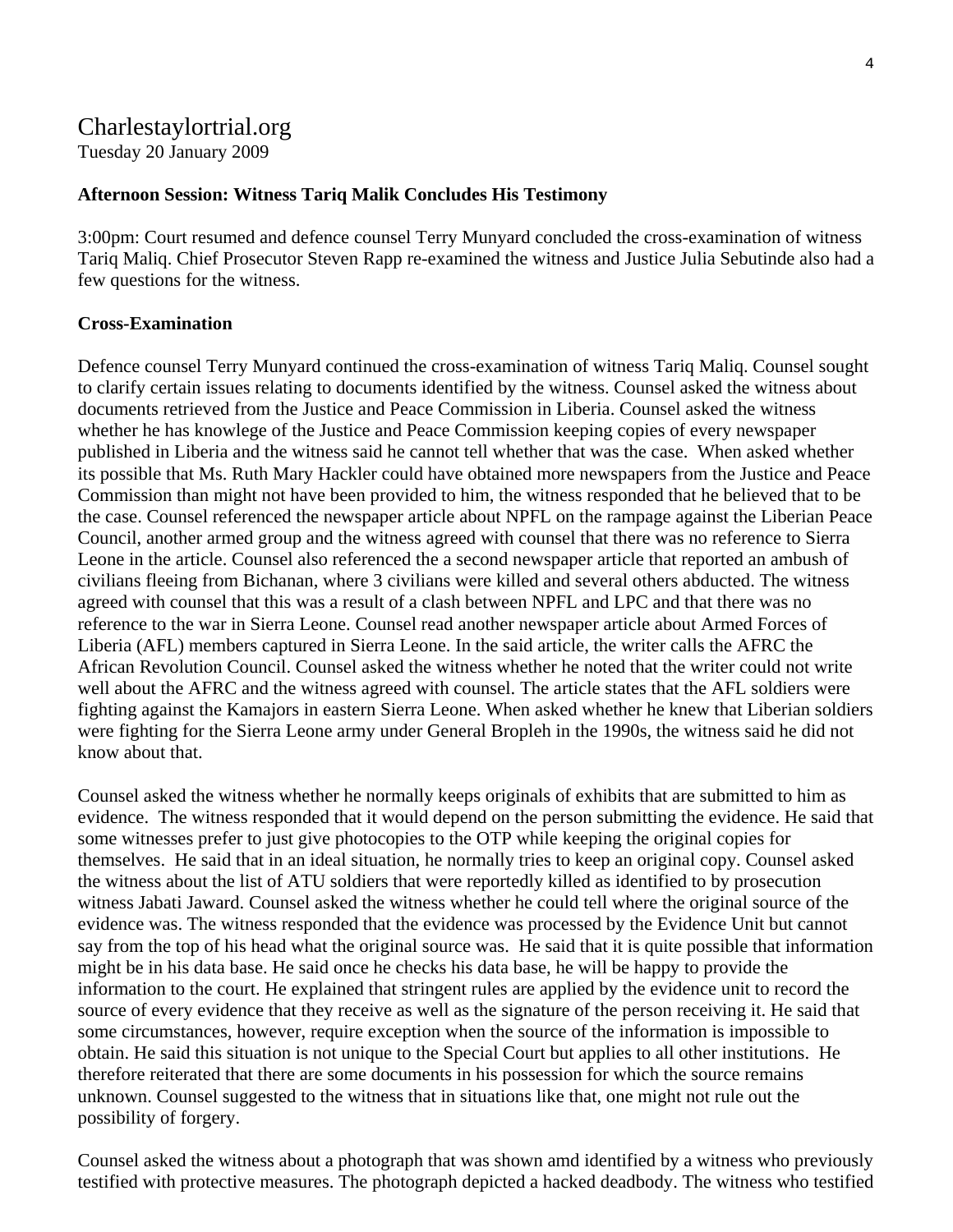about it said he had carried it with him for several months while fighting with the RUF, before giving it to Alfred Sesay who photocopied it and handed the original back to the witness. Counsel asked the witness why his office had not kept the original photograph. The witness explained that the situation was a typical case of what the person providing the evidence wants to do. He said he cannot say exactly why Alfred Sesay had not kept the original.

That was the end of the cross-examination of the witness. Cheif Prosecutor Steven Rapp re-examined the witness.

### **Re-Examination**

Prosecution counsel asked the witness about his role in receiving and identifying the corpse of Sam Bockarie. He explained that Bockarie's DNA samples were drawn by the patholigist who performed the authopsy and handed it to the witness. He reaffirmed that the samples proved that the corpse was that of Sam Bockarie.

Counsel also asked the witness about the 14 documents that he got from Ms. Caldwell. The witness explained that among those 14 documents were two log books, which were assigned ERN numbers and the letter sent to Taylor that Johnny Paul Koroma's wife wanted to bid him farewell.

### **Questions from Judges**

Justice Julia Sebutinde also had a few questions for the witness. Justice Sebutinde asked the witness whether he saw an inventory of the documents obtained after the search of the RUF office in Kono. The witness said he did not see any such inventory. Justice Sebutinde also asked the witness whether he saw an inventory of the documents that were handed over to Joseph Wolczynski. The witness said he did not see any inventory personally but that the OTP created a log of those documents that were retrived but since the log was not part of any evidence, it was not handed over to him. Justice Sebutinde further asked the witness whether there was any inventory of the documents retrieved from the Justice and Peace Commission by Ruth Mary Hackler. The witness said he did not know of any inventory in that regard. As regards the documents retrieved from the search of Taylor's house and office, the witness said no inventory for documents retrieved was given. He said that the OTP had made several efforts to get the inventory, even seeking legal means in court but that has not been successful.

### **There were no questions arising from the judge's questions.**

Chief Prosecutor Steven Rapp sought to tender some documents for identification. Some legal arguements were heard about the admissibility of said documents and the judges ruled that parties will be heard through motions before any decision is made on the admissibility of the said documents. Presiding Judge Richard Lussick therefore told the prosecutor to submit the documents at a latter date when all parties are heard and a ruling is rendered. That brought the witness's testimony to an end.

Prosecution counsel informed the court that the next witness, who will commence his testimony tomorrow Wednesday January 21, 2009 will be TF1-168 and he will testify completely in closed session. Court adjourned for the day.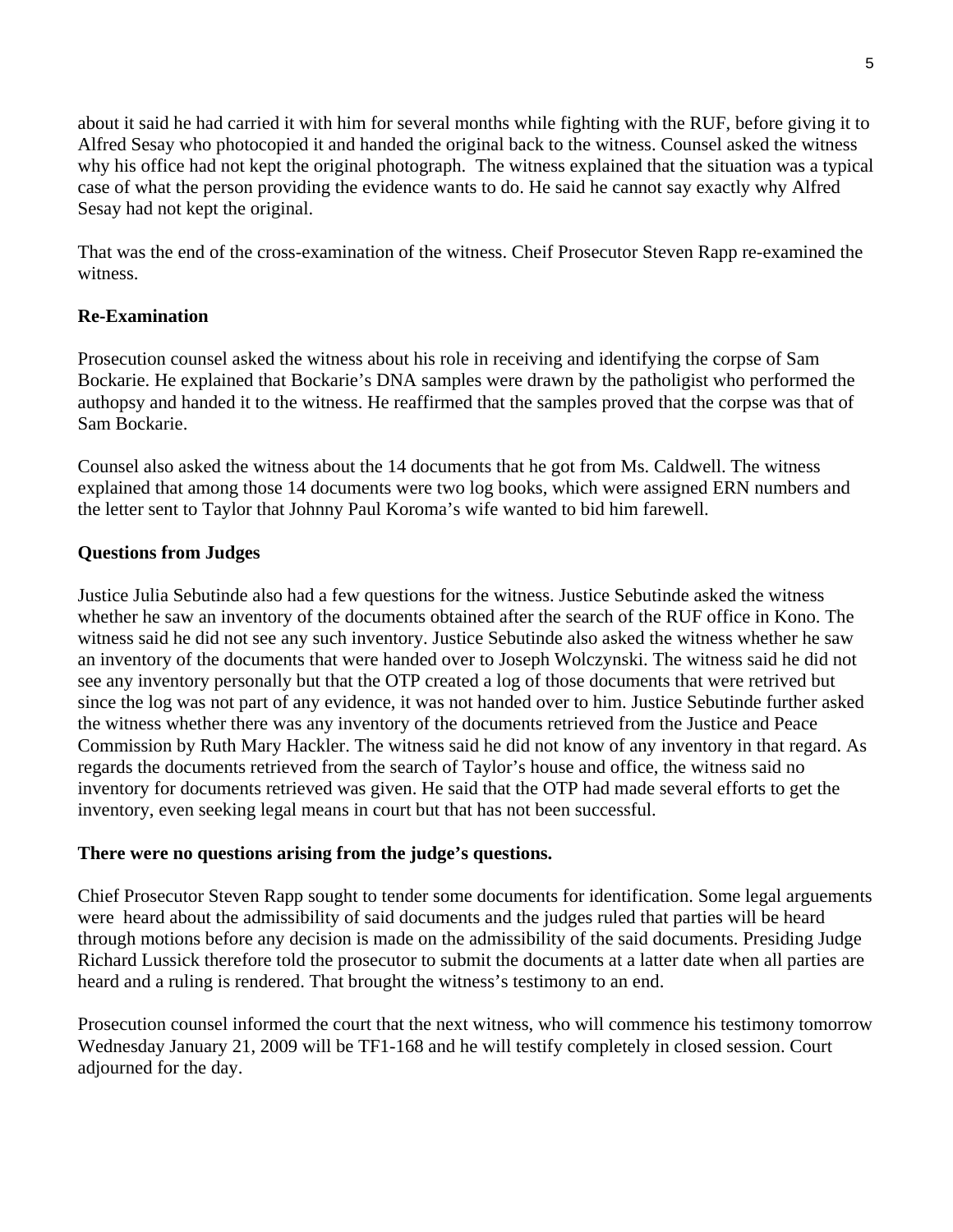**United Nations We Nations Unies** 

United Nations Mission in Liberia (UNMIL)

### **UNMIL Public Information Office Complete Media Summaries 20 January 2009**

*[The media summaries and press clips do not necessarily represent the views of UNMIL.]* 

### **Newspaper Summary**

### **Obama to be Sworn in as America's First Black President**

(The Analyst The News, Daily Observer, New Democrat, Heritage, Heritage,)

- A good amount of local media coverage was devoted to the excitement sweeping across Liberia, and Africa as Barack Hussein Obama grasps the reins of power today as America's first black president amid grave economic worries and high expectations. News articles as well as public sentiments in various dailies suggest that many Liberians viewed Obama's presidency as one that raises immense hope for most Liberians in view of the perception that their country will be among democratic African nations competing for Obama's attention for increased aid from the United States.
- Yet, most Liberians think Obama's election as the first African-American president is a racial barrier-breaking achievement believed impossible by generations of minorities. The Liberian Government appears confident of continuous US assistance, saying the country enjoys bipartisan support from America and is confident that the policies remained unchanged on Liberia.
- Despite the euphoria, some analysts think Liberians and other Africans should not expect any drastic change because of Obama's African connection. They believe that Americans will expect Obama to protect their interests first and foremost and that there's nothing much a president who inherits two wars and a deepening economic crisis can do to really usher in an era of hope for the world's poorest continent. Though not reported in the local media, there are speculations in street corners in Monrovia that an Obama administration would allow Africans to get 'free' visas to the U.S.

# **Radio Summary**

### **Local Media – Radio Veritas** *(News monitored today at 9:45 am)*

### **Ministry of Health Begins Fumigating Infested Town**

- The Ministry of Health and Social Welfare says it has begun spraying insecticides in villages recently invaded by a swarm of army worms in Bong County.
- Health Authorities said the ministry is working along with the Agriculture Ministry to contain the incident.
- Over the weekend, government declared a national emergency in Zota District, Bong County, following the invasion of the area by army worms and said nineteen towns and villages had been affected.
- According to Agriculture Minister, Dr. Chris Toe, the worm-like caterpillars are consuming all vegetations in their path and polluting creeks and running water with their faeces.

(*Also reported on Star Radio, Sky F.M., Truth F.M. and ELBC*)

### **Three International Group Pledge Support to Conduct of River Gee Bi-Election**

- Three international organizations have pledged support to the National Elections Commission to conduct senatorial by election in River Gee County.
- Speaking in separate remarks during the launch of the voters' education campaign, The International Foundation for Election Systems, National Democratic Institute (NDI) and the UNDP urged the electorates to make informed decision while admonishing the candidates to carry out a peaceful and violent-free political campaign.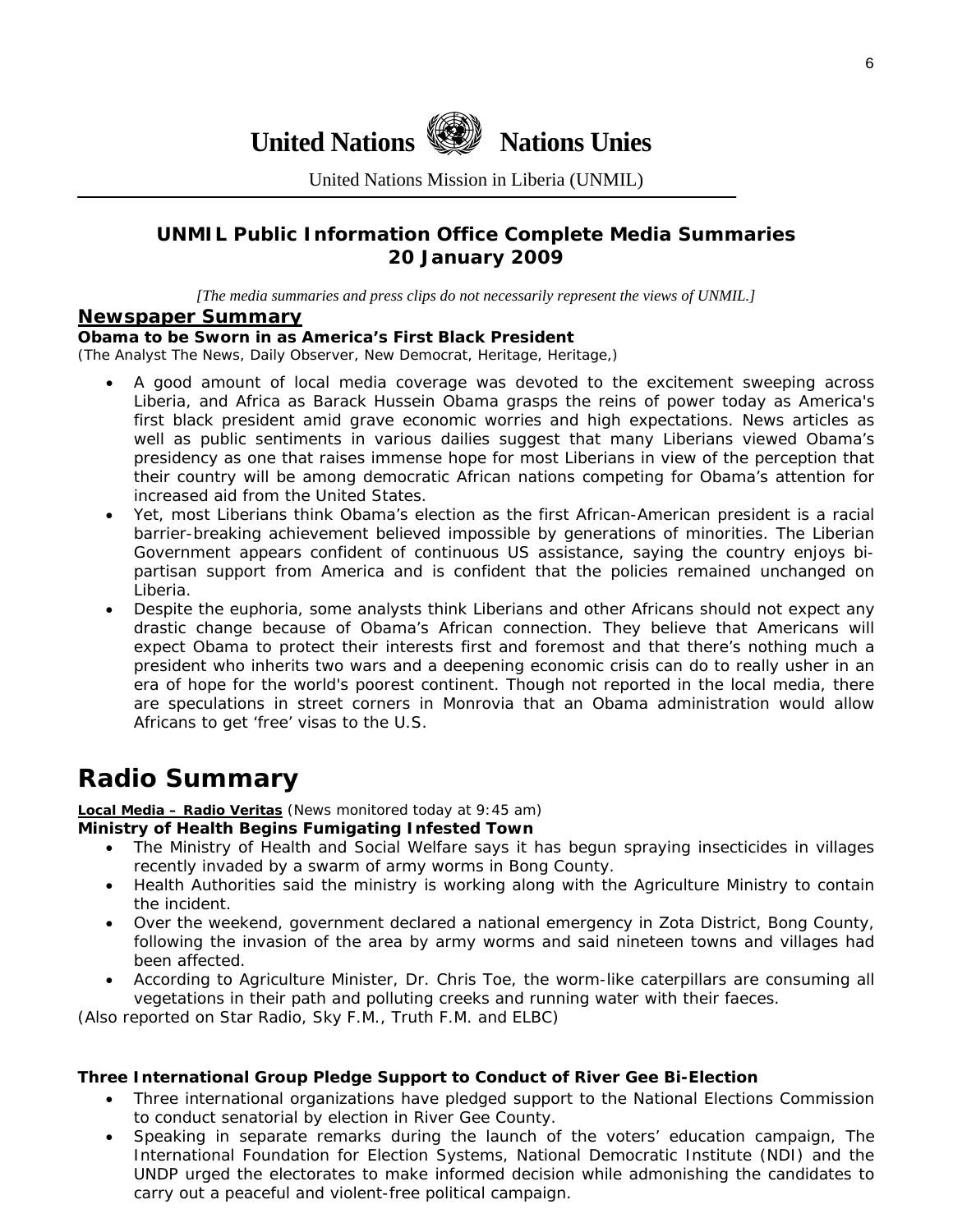### (*Also reported on Star Radio, Sky F.M., Truth F.M. and ELBC*)

### **Police Team Off To Kakata to Investigate Death of Unidentified Woman**

- [Sic:] The Liberia National Police has dispatched a team of investigators to Kakata, Margibi County probe into the murder of an unidentified woman.
- Correspondents say the police have invited 10 persons who are assisting with the investigations.
- Reports say the body with parts extracted was discovered on Sunday.
- There has been no official confirmation of the report by police authorities.

### **Star Radio***(News monitored today at 9:00 am)*

### **President Sirleaf to be absent from U.S. President Elect Inauguration**

- Making the disclosure yesterday, Presidential spokesman, Cyrus Badio said President Ellen Johnson Sirleaf will not be attending the inauguration of U.S. President-Elect Barack Obama based on an anticipated high turn-out at the event.
- Mr. Badio said as a result of this, the Obama inaugural committee had encouraged foreign dignitaries to designate their ambassadors already in Washington to represent them at the occasion
- Meanwhile, Mr. Badio disclosed that the President is among world leaders listed to meet with the new American President, Barack Obama in Washington, D.C., the United States. Details surrounding the meeting between the Liberian President and President Obama are to be concluded by relevant authorities of the two countries.

\*\*\*\*\*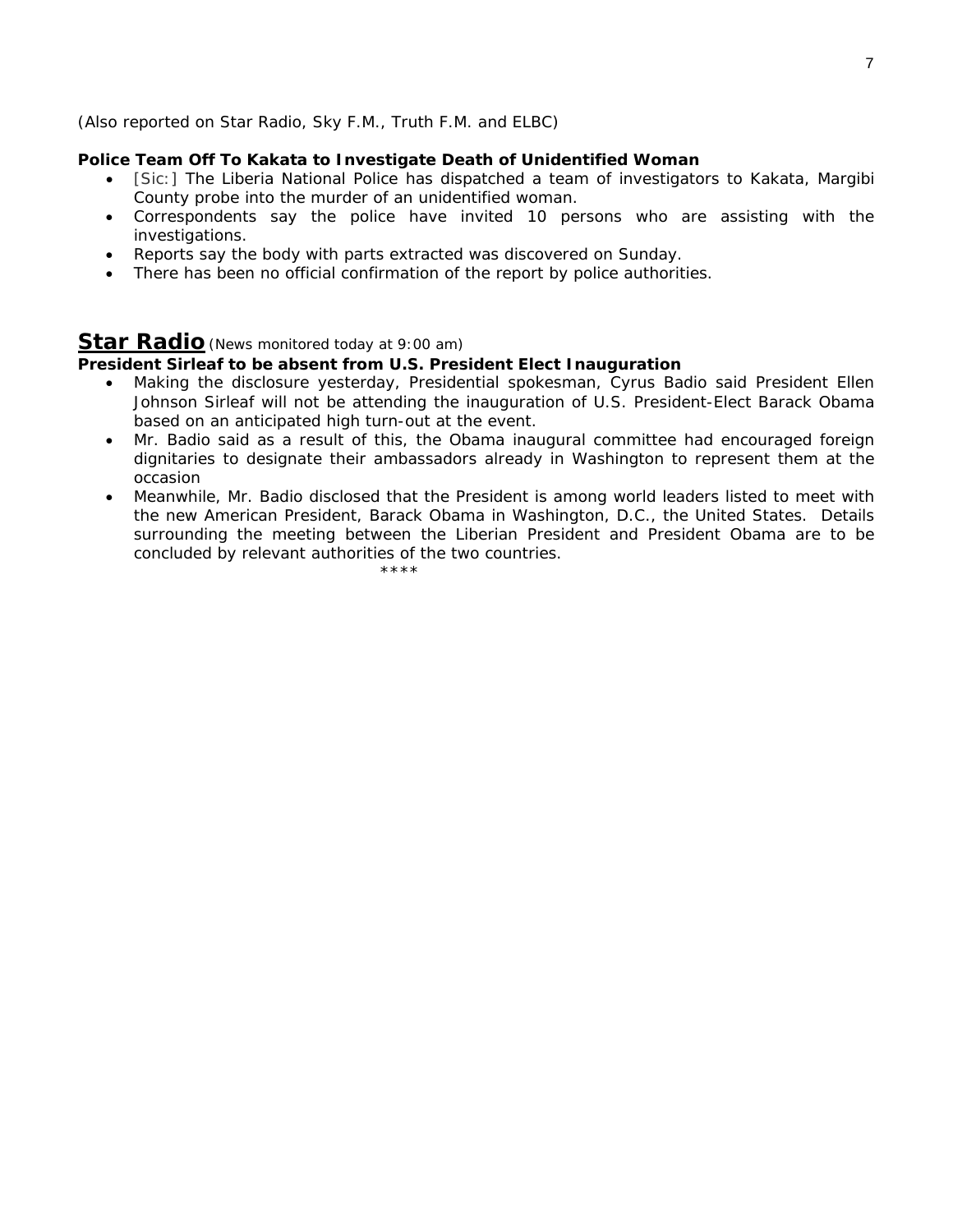Star Radio Tuesday, 20 January 2009

### **Lofa Rep frowns at TRC Report**

Written by Julius Kanubah

A Lofa County Representative says the recommendation by the TRC for a Special Court in Liberia is not healthy.

Representative Maliam Jaleibah said the recommendation has the propensity to plunge Liberia into violence.

According to her prosecuting people bearing the greatest responsibility for the war means the TRC is bringing alligator to suffer Liberians.

Representative Jaleibah said the TRC must design a strategy to reconcile Liberians from county to county.

The Lofa County lawmaker said the Legislature must reject the recommendation by the TRC as the Commission itself is divided.

She said statements by four TRC Commissioners that they are not aware of the confidential report speak to the fact that it has problem.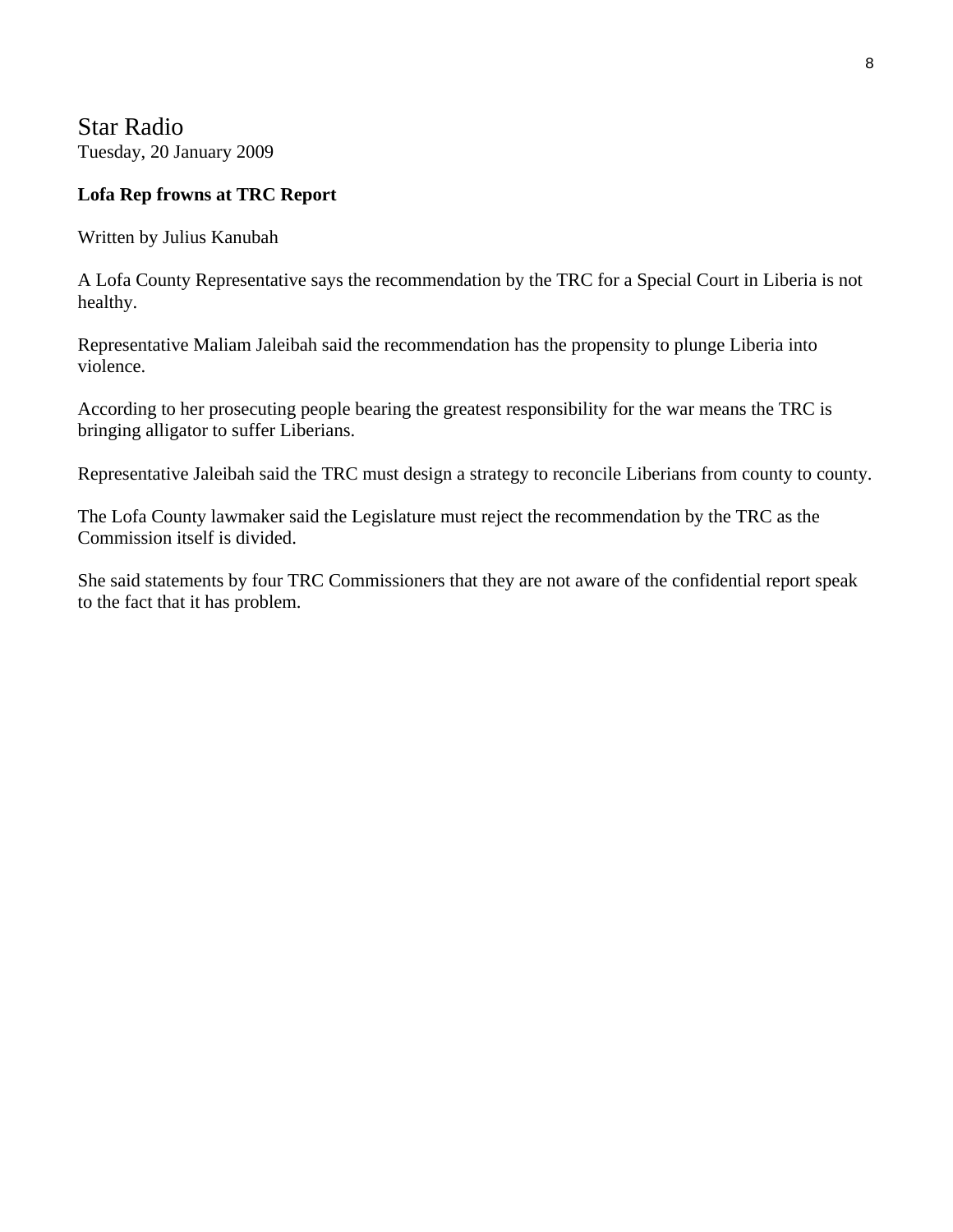BBC Online Tuesday, 20 January 2009

### **Rwandan minister incited genocide**

Former Rwandan Justice Minister Agnes Ntamabyariro has been jailed for life for her part in the 1994 genocide.

A court in the capital Kigali convicted her of conspiracy to plan the slaughter and delivering speeches inciting people to take part.

Mrs Ntamabyariro, arrested in Zambia in 1997, is the only member of the ex-government to be tried in Rwanda.

Others have faced trial at the International Tribunal for Rwanda (ICTR) in the Tanzanian city of Arusha.



Some 800,000 people were killed in Rwanda's genocide

Born to a Hutu father and a Tutsi mother, she had appeared at the ICTR in 2006 in defence of another former minister.

Some 800,000 Tutsis and moderate Hutus were killed in the 100-day slaughter.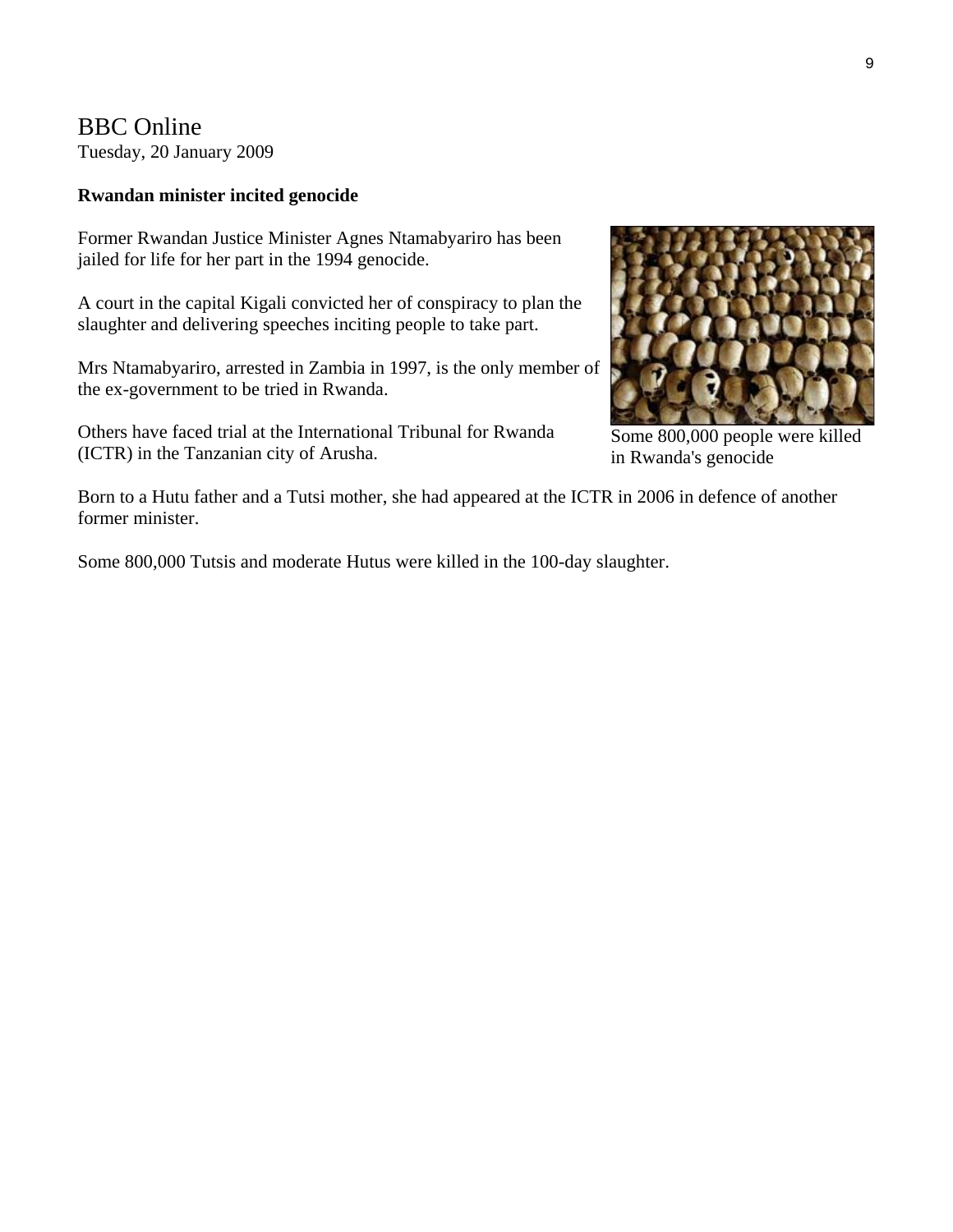### Ka-set Tuesday, 20 JANUARY 2009 http://cambodia.ka-set.info/khmer-rouge/news-khmer-rouge-tribunal

### **The long road towards the creation of a specific code of procedure for international criminal courts**

By Stéphanie Gée

### Kambol (Cambodia, Phnom Penh). 11/11/2008. Mock trial organised by the ECCC Defence Support Section (DSS) for Law students © John Vink/ Magnum

A man called Jean-Jacques Gandini, an associate professor in French Literature, found himself standing before the Khmer Rouge Tribunal on November 26th last year, and was asked to answer for his verbal assault of public officials in the course of their duty... A much incongruous trial, held in premises intended for the hearings of senior leaders and criminals of Pol Pot's regime. The mock trial, performed by lawyers from the Montpellier Bar Human Rights Institute (in the South of France) was used as a test-trial, which turned out to be successful, to check the functionality of courtroom technical equipment but most importantly, to give an example of the French legal system, based on Romano-Germanic Law (Civil Law), but also of the Cambodian system which prevails within the Extraordinary Chambers in the Courts of Cambodia (ECCC), right beside International Law, elaborated on the basis of the Anglo-Saxon system (Common Law). Two legal systems, a single court... quite a headache for whoever deals with the mix.

### **A mock trial meant to throw light on many an issue**

The Gandini case is based on a real trial, conducted under the principles of Criminal Law, and was examined by the Montpellier Criminal Chamber a few years ago, in which the Defence lawyer was actually François Roux, the French co-Lawyer for Duch, the former director of the S-21 torture centre, first on the list of the Khmer Rouge trials before the ECCC. However, the rules of French Law for the case procedure were slightly bent - and authorised - for the occasion so as to add to the impact of the trial within the ECCC: a "protected" witness was thus added, and his/her identity was concealed and protected. The French lawyers, who are none other than Francois Roux's colleagues from the same Bar, happily stood in the shoes of the different parties present at the trial.

The case: Events happened in the defendant's hometown, in the evening - to justify his intervention as the police proceeded to what he thought was an unfairly tough way of taking people in for questioning, a professor, speaking with composure and poise, pleads the state of lawful rebellion on the part of a citizen. He denies the charges pressed against him by three policemen, alleging he hurled insults at them. The defendant is discharged. In a matter of seconds, the "actors" left their part and went back to sit among the audience, mainly composed of Cambodian Law students and ECCC personnel. After the practical demonstration, the debate was opened. The aim, as explained, is not to "give a lesson" but to "take part in a common reflection": how can different legal systems possibly work together?" Between Civil and Common Law, "the one is just as good as the other", and the ECCC, basing its fundamental system on both, must therefore "invent something together".

### **"See what works best"**

The initiative was launched by the ECCC Defence Support Section (DSS), led by its acting head Richard Rogers. The hybrid court, established in Phnom Penh, has now been operating since 2006 but the union of the two legal systems still raises questions on both sides.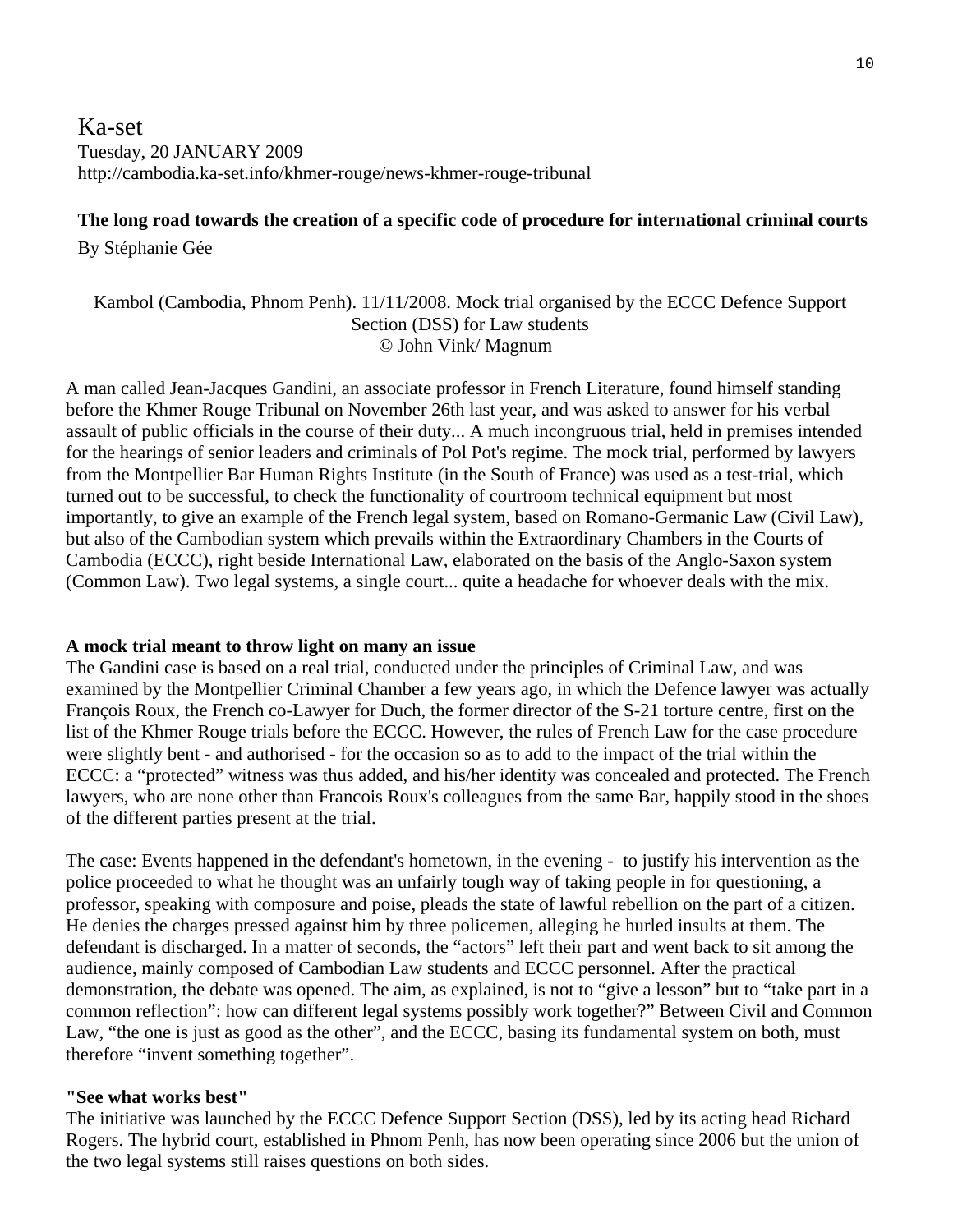"The new Criminal Procedure Code of Cambodia (CPC) came into force in the country during the summer 2007 and is based on the French Penal Code. This gave rise to the idea of a mock trial organised along the lines of Civil Law", Richard Rogers explains, pointing out that several elements of International Law, like the protection of witnesses, will be added to Civil Law in the ECCC. For him, "there is no fight" between those guided by Civil Law principles and those rather based on the Common Law system, but just a group of people "coming from different backgrounds, who think together to see what works best for serious cases coming under the responsibility of an International Criminal Court, within Cambodian context".

### **Combining systems with a view to reduce trial length**

"Many of the Common Law jurists who came here do not know the Civil Law system. Some see it positively while others approach it with more stiffness. This is why we thought about holding a criminal trial along the lines of Civil Law", François Roux says. "There are Codes, rules, which allow everyone to express themselves according to different Common Law procedures but which also tend to reach the same result in the end, i.e. the manifestation of truth - this is what we are seeking - and therefore of justice. I still fundamentally believe that differences are not that major..."

The French co-Lawyer for Duch reckons that "International Criminal justice deserves trials to be held "within a reasonable amount of time". "Here, we have the opportunity to test a system other than what is followed by other International Criminal Courts, so let's test it! In the end, we will obviously see whether it is better, not better, or worse! But if we notice that with that adaptation of both systems, we really do improve the length of these trials, then I think everyone will come off better." The hard challenge, he continues, lies in "the way that we, today, can build up a new international Criminal Law system to allow trials to be held within reasonable periods of time, and trials which civil parties will attend and take part in, trials in which the defendant – and this is my wish here – will always be allowed to speak last".

### **Does Cambodian procedure have to have the last word?**

In the Preamble to the **[Internal Rules](http://www.eccc.gov.kh/english/cabinet/fileUpload/88/IR_Revision2_05-01-08_En.pdf)** , the ECCC indeed explain that the purpose of the document is "to consolidate applicable Cambodian procedure for proceedings before the ECCC and […] to adopt additional rules where these existing procedures do not deal with a particular matter, or if there is uncertainty regarding their interpretation or application, or if there is a question regarding their consistency with international standards". However, in practice, this calls for several interpretations. On many occasions, during Pre-Trial Chamber hearings, parties disagreed on the question as to whether the court should be guided by Cambodian procedure or rather refer to the ECCC Internal Rules.

Thus, on February 25th 2008, the Defence Team for Nuon Chea appealed against the Order refusing the Request for Annulment by the Office of the co-Investigating Judges (OCIJ), claiming that Cambodian procedure, i.e. the Criminal Procedure Code of Cambodia (CPC) had priority in this case. Co-Lawyers for the civil parties then decided to deal with the issue by supporting, in form rather than substance, the argument of the Defence. They called the pre-Trial Chamber to reconsider its decision dated August 28th 2008 regarding the relationship between the Internal Rules and the CPC, and stated that the latter must constitute the primary instrument in the proceedings, before the Internal Rules.

Indeed, the pre-Trial Chamber (PTC), emphasising the exceptional context of the ECCC, asserted that the Internal Rules constituted "the primary instrument to which reference should be made in determining procedures before the ECCC where there is a difference between the procedures in the Internal Rules and the Criminal Procedure Code". The PTC then considered that "the provisions of the CPC should only apply where a question arises which is not addressed by the Internal Rules". It is true that at the time of the adoption of the Internal Rules in June 2007, the CPC was not effective yet – it came into force in August 2007 – but, as pointed out by lawyers for civil parties, "the draft of the CPC, which was very similar to the ultimately enacted law, was already available". They added that the CPC had already been adopted by the National Assembly during the June 2007 plenary session.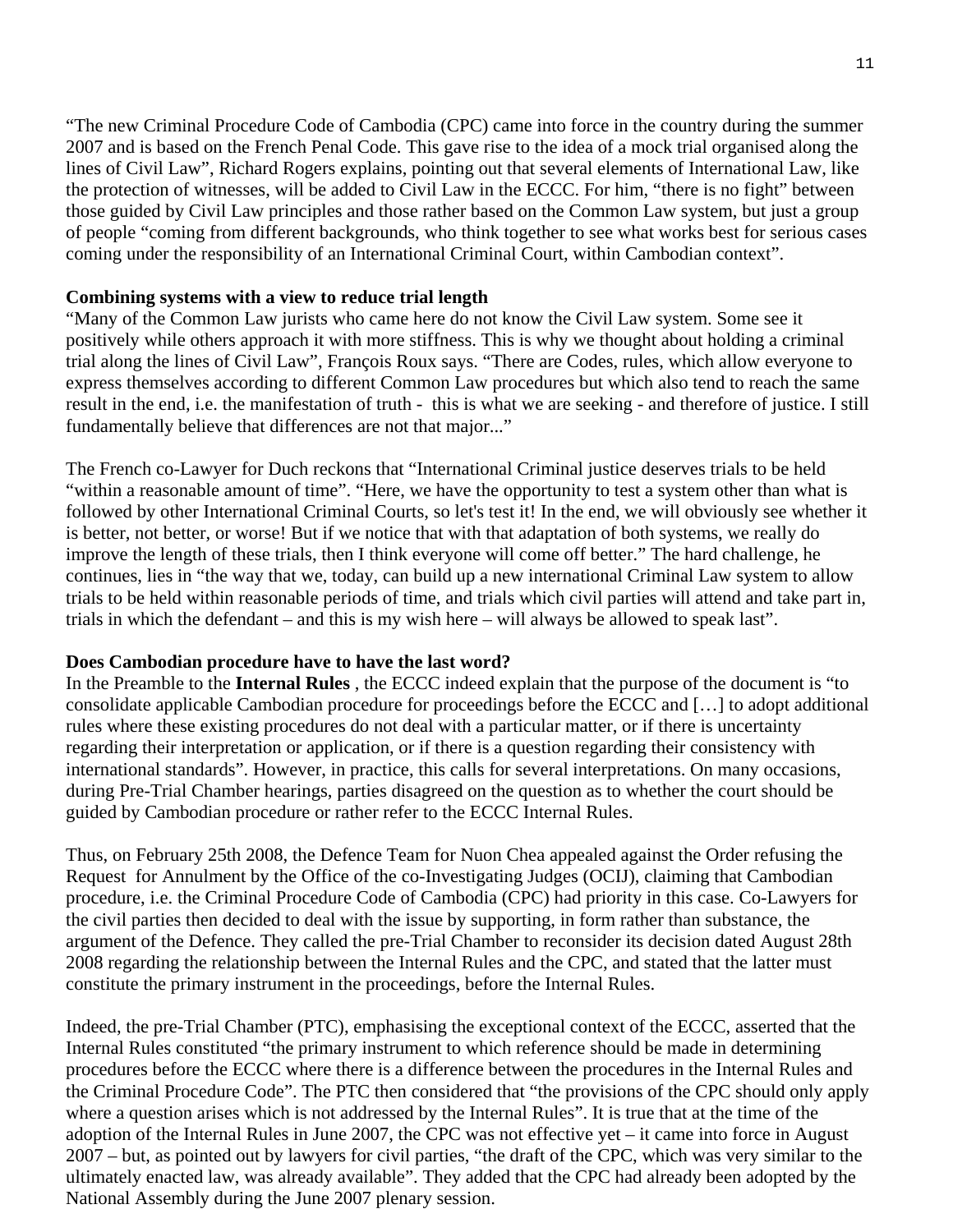### **Legitimacy of the ECCC Internal Rules called into question**

Silke Studzinsky, the German lawyer for the civil parties at the ECCC, claims that the Criminal Procedure Code of Cambodia should be implemented in accordance with the Agreement between the United Nations and Cambodia, and with the **[ECCC Law](http://www.eccc.gov.kh/english/cabinet/law/4/KR_Law_as_amended_27_Oct_2004_Eng.pdf)** and quotes Article 33 (new) of the Law on the establishment of the ECCC: "If the existing procedures do not deal with a particular matter, or if there is uncertainty regarding their interpretation or application or if there is a question regarding their consistency with international standard, guidance may be sought in procedural rules established at the international level". By emphasising this aspect, Silke Studzinsky questions the legitimacy of the Internal Rules, drafted by her judiciary personnel during the plenary session(**[\\*](http://cambodia.ka-set.info/khmer-rouge/news-khmer-rouge-tribunal-civil-common-law-international-criminal-penal-justice-trials-090120.html#foot)** ), which, she points out, was not subjected to any vote at the National Assembly of Cambodia. Thus, she suggests the question of hierarchy of rules and rights within the hybrid court be closely looked at again.

"The plenary session has no authority over the adoption of the Internal Rules which represent an independent system of legal procedure. However, in Cambodia, the National Assembly alone holds legislative power. Neither the Agreement establishing the ECCC nor the ECCC law delegate such legislative power to the plenary session. Even if the Internal Rules are valid, they come under the Criminal Procedure Code of Cambodia", the lawyer details, reminding that practices are much different in International courts like the ones in Rwanda, Sierra Leone or former Yugoslavia, where a provision was created to allow judges to adopt their own procedural rules.

"Therefore, we expect judges to be creative", Silke Studzinsky says, "since it is the first time they have to deal with so many victims. The solution, however, is not to restrict their rights by giving the Internal Rules priority over the Criminal Procedure Code, but to enforce them. This might serves as a pattern for future international courts."

The debate over the hierarchy of procedures was already held by other international UN courts and might appear before the future Special Tribunal for Lebanon, due to start works on March 1st. The tribunal was also formed following a hybrid pattern applied to a country, in this case Lebanon, in which the legal tradition is that of French Law. After fifteen years and the creation of international jurisdictions, the international criminal justice system is still feeling its way along a winding path and trying to elaborate a code of procedure that would be specific to this type of crimes. But for the time being, these courts have not yet found a solution to organise trials within "a reasonable amount of time"...

*\* Participants at the plenary session: co-Investigating Judges, Judges of the Chambers, co-Prosecutors, the director of the Defence Support Section, head of the Victims Unit, head and deputy head of the ECCC Office of Administration. However, as stipulated in Rule 18 (3b) of the Internal Rules, only the co-Investigating Judges and Judges of the Chambers are entitled to vote on the rules contained in Chapter III (Rule 21 to 114) regarding the procedure.*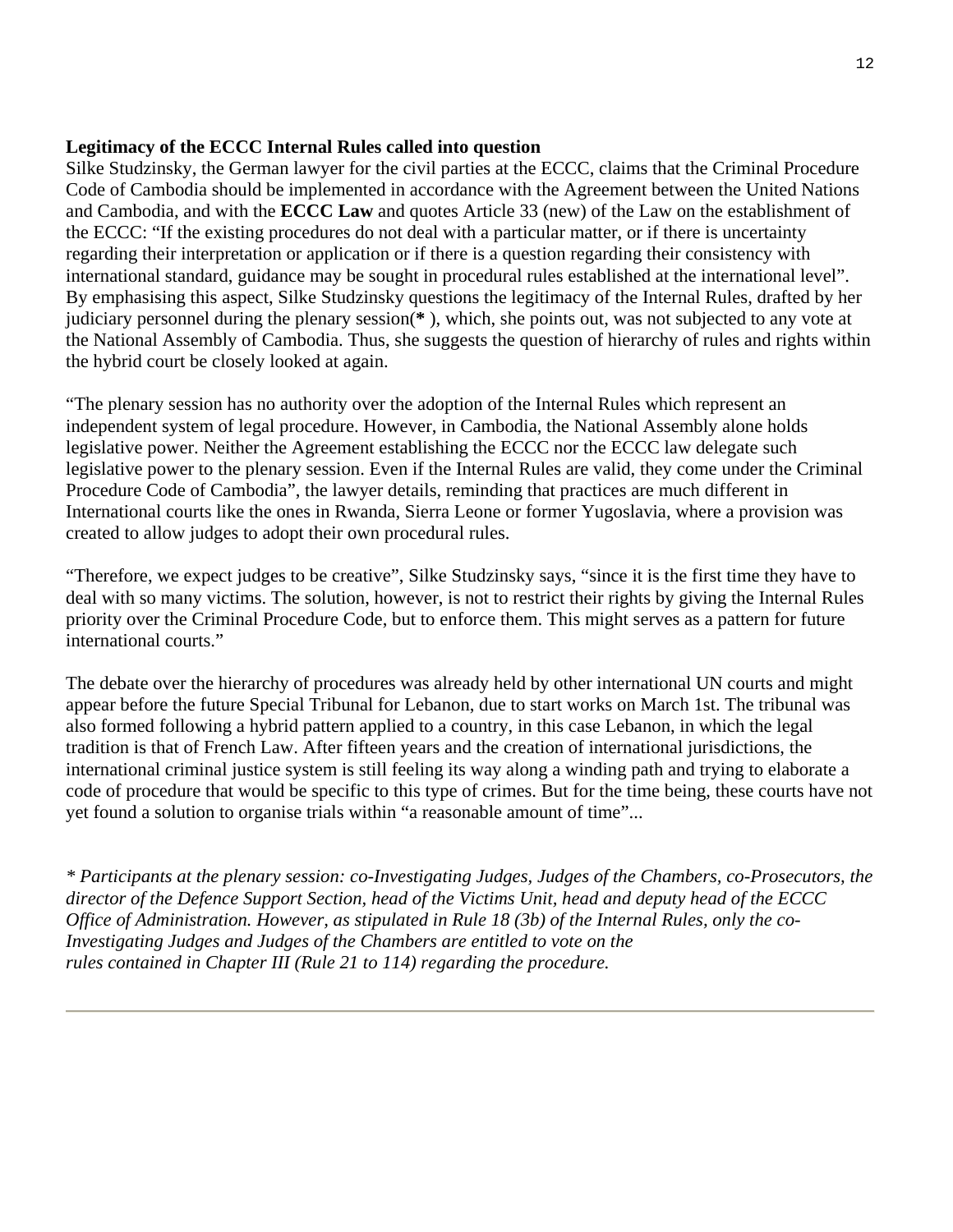# The Jurist Tuesday, 20 January 2009

### **'Smart Power' and the Rule of Law**

JURIST Contributing Editor [David Crane](http://www.law.syr.edu/faculty/facultymember.asp?fac=152) of Syracuse University College of Law, former Chief Prosecutor for the UN Special Court for Sierra Leone, says that following a period when the United States on the world stage was like a blinded giant swinging a bludgeon in all directions with little thought, it is high time for the American exercise of "smart power" in keeping with the rule of law...



**S**mart power is, well, smart. Taking from a West African proverb, Theodore Roosevelt spoke these words at the turn of the last century and perhaps the new administration of Barack Obama a century later appears to be paying head to the words of the proverb, for now. The recent confirmation hearing of Hillary Clinton to be the next Secretary of State was our first official glimpse of the Obama administration's basic approach to diplomacy and it struck the right tone indeed.

It is a secure nation that uses its military power sparingly and with care. Nations that react with armed force as a first resort show their insecurity and place in the world. Over the past seven years or so this nation has been

like a blinded giant swinging a bludgeon in all directions with little thought, other than apparently to let the international community, and would be terrorists, know we have a great deal of military power and can use it. The so-called "global war on terror" has been a joke and made this once proud and considerate nation the laughing stock of the world.

This country once governed itself based on the rule of law and approached the international community with that basic fundamental premise in mind. For this we were respected. As an example of this, nations from around the world sent members of their armed forces to learn about the laws of armed conflict in our service schools, knowing that they were getting the best training in the world in the rule of law on the battlefield.

Then the rules changed. The Bush administration declared that the very system with which we used force under the rule of law was "quaint" and "outdated". Declaring that the rules had changed, this nation went on a legal and moral rampage after September 11, 2001. Torture, secret camps, inhumane treatment, and domestic surveillance of US citizens without legal review became common place. The world recoiled in horror. This was "dumb power" and essentially in violation of international and domestic law.

The signal sent at the confirmation hearing of Senator Clinton on January 13, 2009 was a message that such ham-fisted policies would become a thing of the past. Senator Clinton declared: "I believe